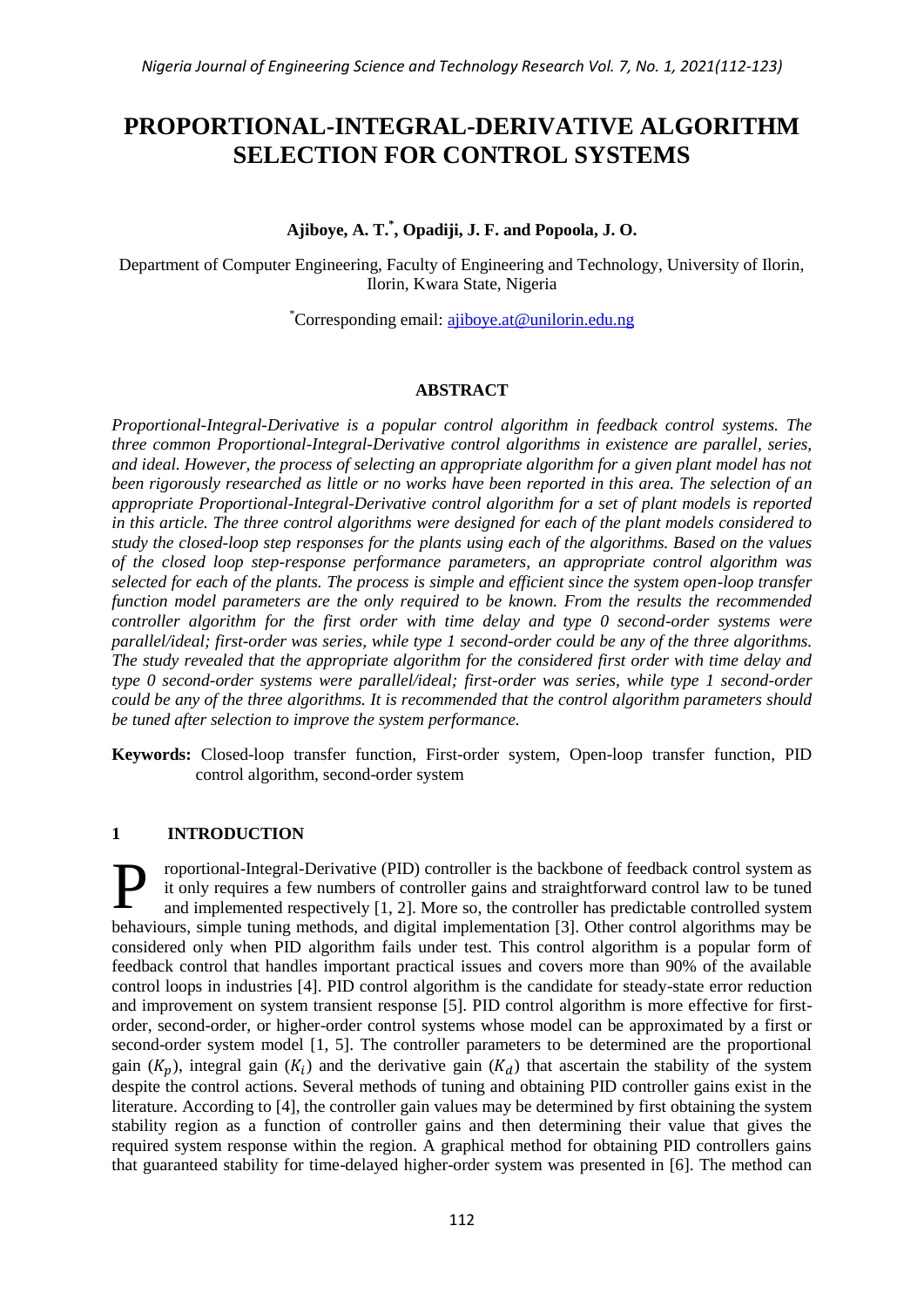be applied to yield all stabilizing PID controllers in the  $K_p$ ,  $K_i$  and  $K_d$  stability surface and  $K_i$  and  $K_d$ stability plane for a fixed value of  $K_p$ . Simple and efficient PID controller design methodology whereby the controller parameters were solely determined from the plant model parameters was proposed by [7]. The study of the time-domain, frequency-domain, and multi-objective optimaltuning of PID controller by using different kinds of performance functions for the three control schemes was carried out in [8]. The results showed significant improvement in system performance and maintenance despite variation in the plant dynamics. Proposed by [9] is application of a simple and effective PID controller tuning rules used for a wide range of stable processes for an unstable process by making use of simple desired closed-loop transfer function (CLTF) for the direct synthesis method and simple approximations of the plant time delay. The three commonly used PID control algorithms are parallel, series, and ideal algorithms [10]. The major difference between them is the way the controller gains interact [1, 11]. The techniques of tuning both parallel and series PID control algorithms were presented in [12]. In the control of a pH neutralization system, [13] compared the performance of the three PID controller algorithms based on the time domain performance indices after obtaining the controller parameters using Levenberg-Marquardt's optimization Algorithm. Presented by [14] are both the parallel and ideal forms of PID control algorithm transfer function (TF) and highlight of the functions of each of the controller gain and time parameters. The structures of the TF of parallel and ideal PID control algorithms were given in [11], showing the effects of the individual controller gains and parameters on the controlled system. The TFs of the parallel, series, and ideal PID algorithms with derivative filter were presented in [2]. The effects of PID control algorithm selection and the technique of tuning its parameters on time-delayed systems were reported in [2]. A practical based tuning method using the parallel and series PID controller algorithms with velocity feedback was reported in [15]. The process of selecting an appropriate algorithm among the three for plant control has not been fully exploited [10, 11, 14, 16]. Therefore, an approach of selecting an appropriate PID control algorithm for a given set of systems and the results obtained are presented in this study. Each of these algorithms was modeled and designed for the control of hypothetical first-order, first-order with time delay, type-1 second-order, and type-0 second-order systems. PID controller design method due to [1] where the second-order term within the controller TF becomes distinct after parameters rearrangement was adopted in this study. From this secondorder term and the open-loop (OL) characteristic polynomial of the system under control, the PID controller gains were determined. This method of controller design is simple, direct, and enables the designer to determine the appropriate PID controller gains solely from the plant open-loop transfer function (OLTF) parameters. After the design of the controller, the TF for each of the PID controller algorithms and that of the plant to be controlled were cascaded, and then the system CLTF subjected to a step input function one after the other using MATLAB as a simulation tool. The performance parameters for these systems were obtained from the resulting step response. The time-domain performance parameters used are rise time  $(T_r)$ , time to peak overshoot  $(T_n)$ , percentage overshoot (PO), settling time  $(T<sub>s</sub>)$  and steady-state error  $E<sub>ss</sub>$  of the uncompensated and compensated systems dynamic time response. The obtained time-domain performance parameter values form the basis for the selection of the appropriate control algorithm for the plant. The obtained time-domain performance parameters for PID controlled systems were compared with that obtained for uncontrolled systems to know which algorithm is appropriate for a particular plant model.

#### **2 SYSTEM MODEL**

The system model used in this study was based on system TF, therefore; there is the need to develop the OLTF for each of the subsystems (plant and controller) and the overall system CLTF. The PID controller design method proposed by [1] was used due to its simplicity and operational effectiveness. It should be noted that [1] applied the method to only parallel PID control algorithm, but it can be extended to other algorithms by expressing their algorithm parameters in terms of their parallel counterparts, as done in this study. The system CLTF of equation 1 was derived using the system block diagram shown in Figure 1.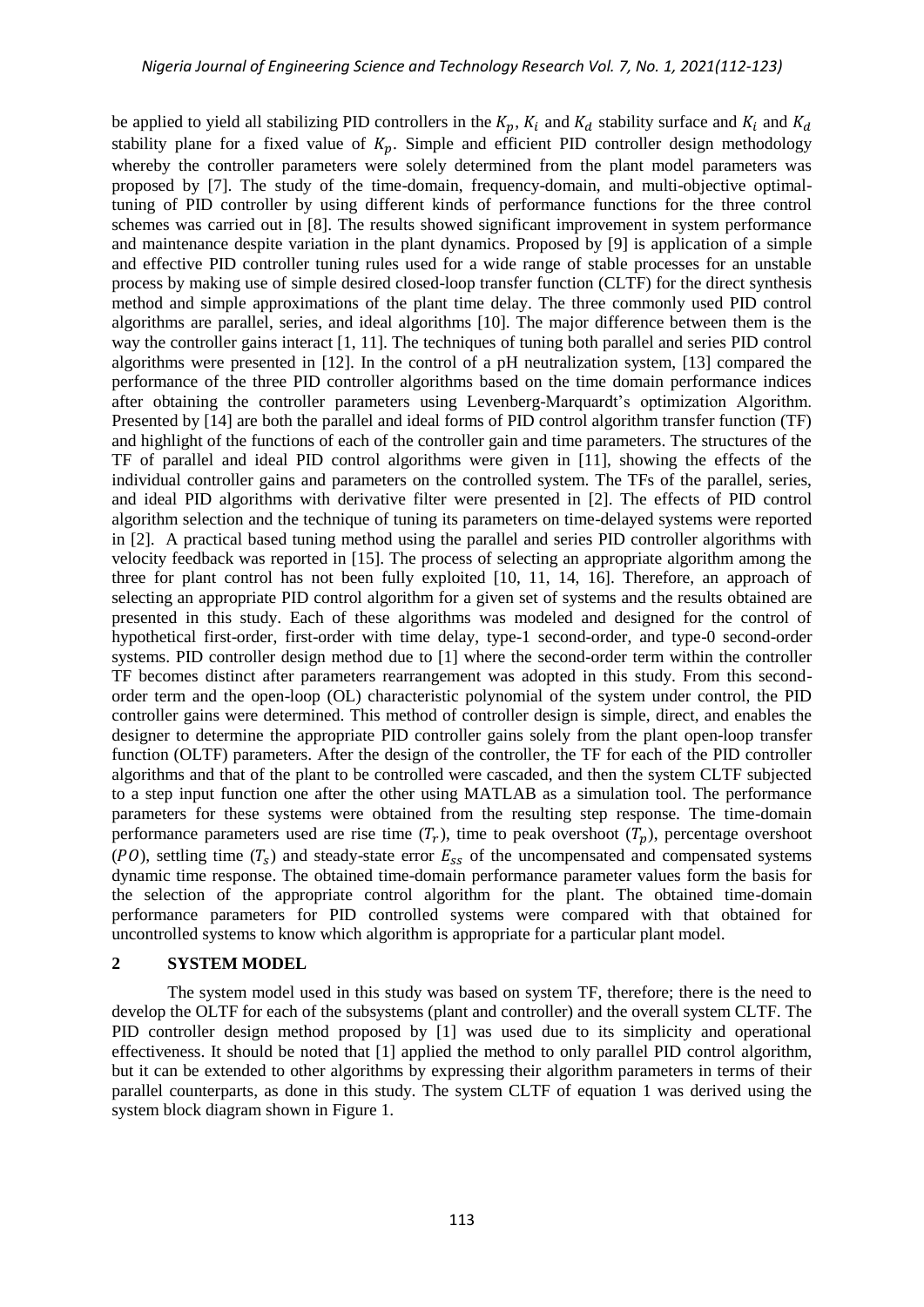

Figure 1. Block diagram of unity feedback control system

$$
G_{cl}(s) = \frac{G_c(s)G_p(s)}{1 + G_c(s)G_p(s)}\tag{1}
$$

Where,  $R(s)$  - Reference input,  $E(s)$  - Error signal,  $G_c(s)$  - Controller TF,  $U_f(s)$  = Control signal,  $G_p(s)$  – Plant TF,  $Y(s)$  - Actual output.

The models for each of the three PID control algorithms were developed and further simplified to yield the second-order factor. This is necessary as the factor was used for the controller design.

### **2.1 Parallel Algorithm Model**

The TF model for the parallel algorithm version of PID controller is shown in equation 2.

$$
G_c(s) = K_p + \frac{K_i}{s} + K_d s \tag{2}
$$

Rearranging equation 2 yields equation 3 which contains the standard second-order polynomial in s-domain require for the controller design (the term in the parenthesis).

$$
G_c(s) = K_d \frac{\left(s^2 + \frac{K_p}{K_d} s + \frac{K_i}{K_d}\right)}{s} \tag{3}
$$

According to [1], applying the proposed PID controller design method, the required PID controller gains for the parallel algorithm can be determined by equating the term in parenthesis in equation 3 to the characteristic polynomial of plant OLTF.

#### **2.2 Series Algorithm Model**

The TF model for the series PID controller algorithm is given in equation 4.

$$
G_c(s) = K_c \left(1 + \frac{1}{T_i s}\right) \left(1 + T_d s\right) \tag{4}
$$

Where  $K_c$  is the gain,  $T_i$  and  $T_d$  are the integral and derivative times, respectively. Equation 4 was rearranged to bring out the second-order polynomial in s thereby yielding equation 5.

$$
G_c(s) = \frac{\kappa_c r_d \left(s^2 + \frac{(r_i + r_d)}{r_i r_d} s + \frac{1}{r_i r_d}\right)}{s} \tag{5}
$$

For series algorithm  $T_i$  and  $T_d$  were determined in terms of  $K_p$ ,  $K_i$  and  $K_d$  as shown in equations 6 and 7 by equating equation 5 to equation 3 assuming  $K_c=1$ .

$$
T_d = K_d \tag{6}
$$

$$
T_i = \frac{K_p - K_i K_d}{K_i} \tag{7}
$$

#### **2.3 Ideal Algorithm Model**

The TF model for the ideal PID controller algorithm is as shown in equation 8.

$$
\frac{U(s)}{E(s)} = K_c \left( 1 + \frac{1}{T_i s} + T_d s \right) \tag{8}
$$

Rearranging equation 8 gives equation 9.

$$
G_c(s) = \frac{\kappa_c r_d \left(s^2 + \frac{s}{r_d} + \frac{1}{r_d r_i}\right)}{s} \tag{9}
$$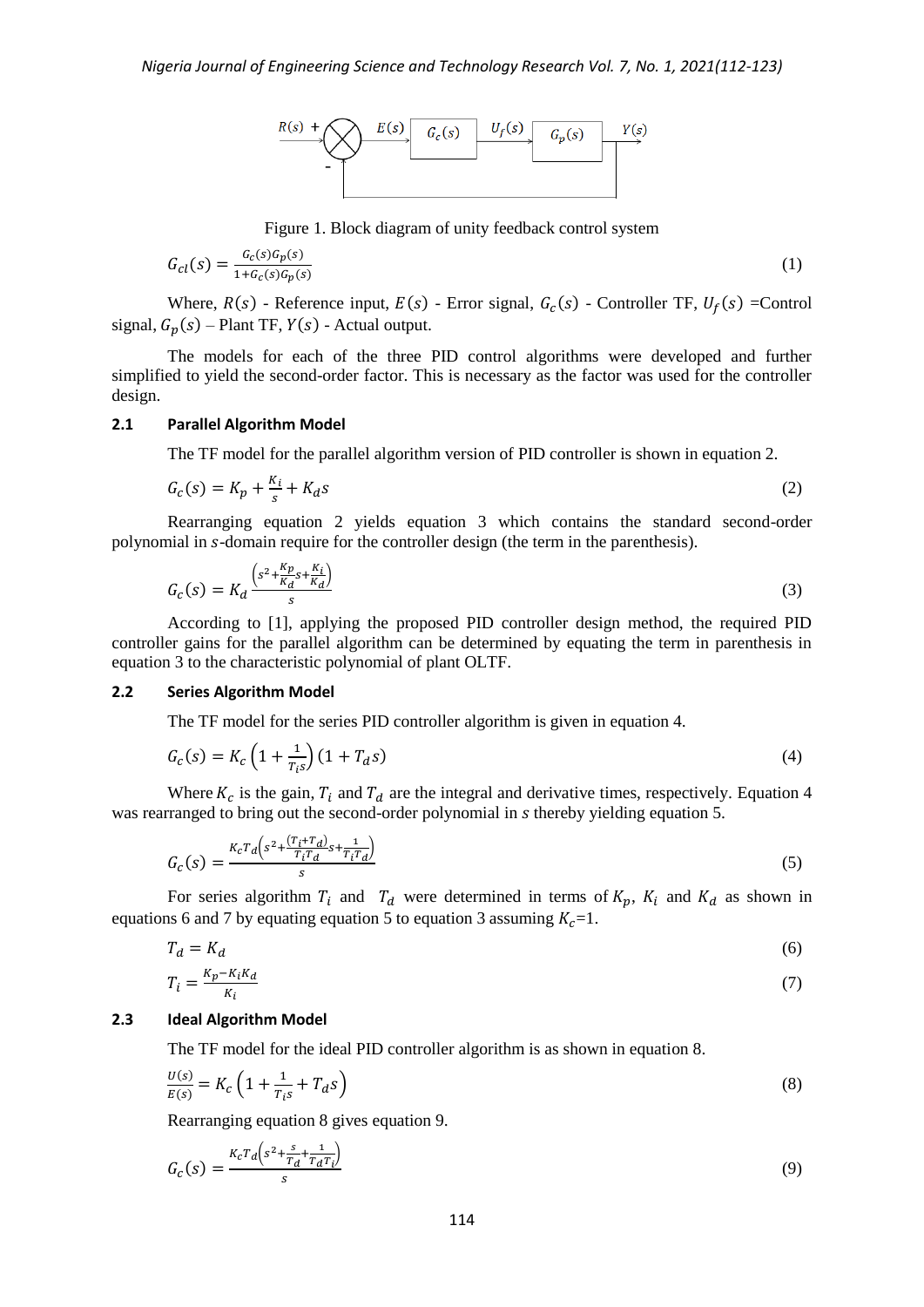For ideal algorithm,  $T_d$  and  $T_i$  were determined by equating equation 9 to 3 when  $K_c = 1$  and they are as shown in equations 10 and 11 respectively.

$$
T_d = K_d \tag{10}
$$
\n
$$
T_i = \frac{1}{K} \tag{11}
$$

$$
i =
$$

# **3 SYSTEM DESIGN**

 $\overline{K_i}$ 

The following plant models were considered in this study: first-order, first-order with time delay, type 1 second-order, and type 0 second-order systems. To obtain the controller performance evaluation, the three control algorithms were designed for each of the plant models.

#### **3.1 Design of PID Control Algorithm for First-Order System**

The design of the three algorithms for first-order system was presented in this subsection.

#### **3.1.1 Design of Parallel PID Control Algorithm for First-Order System**

The OLTF and CLTF for first-order system are shown in equations 12 and 13 respectively.

$$
G_{pol} = \frac{\kappa}{\tau_{S+1}}\tag{12}
$$

$$
G_{pcl} = \frac{\kappa}{\tau_{s+K+1}}\tag{13}
$$

where  $K$  is the steady state dc gain and  $T$  is the system time constant.. To determine the PID controller gains, the characteristic polynomial of the plant OLTF was equated to the second-order polynomial component of equation 3 and  $K_p$  was assumed to be 1. Therefore,  $K_d = \frac{1}{\pi}$  $rac{1}{T}$  and  $K_i = \frac{1}{T}$  $\frac{1}{T}$ . Substituting the controller gains into equation 2 gives the parallel PID control algorithm TF for this system; which was combined with the plant TF of equation 12 to form the system loop TF. The loop TF was substituted into equation 1 to give the system CLTF of equation 14.

$$
G_{cl}(s) = \frac{A_1 s^2 + A_2 s + A_3}{B_1 s^2 + B_2 s + A_3}
$$
  
where:  $A_1 = K K_d$ ,  $A_2 = K K_n$ ,  $A_3 = K K_i$ ,  $B_1 = A_1 + T$  and  $B_2 = A_2 + 1$ . (14)

# **3.1.2 Design of Series PID Control Algorithm for First-Order System**

The PID controller parameters for this algorithm were determined by substituting the values of  $K_p$ ,  $K_i$  and  $K_d$  into equations 6 and 7 assuming  $K_c = 1$ . This gives,  $T_d = \frac{1}{\pi}$  $rac{1}{T}$  and  $T_i = \frac{T^2}{T}$  $\frac{-1}{T}$ . Substituting the controller gains and time parameters into equation 4 gives the series PID control algorithm TF for this system. This was then combined with the plant TF of equation 12 to form the system loop TF. The loop TF was substituted in equation 1 to give the system CLTF of equation 15.

$$
G_{cl}(s) = \frac{A_1 s^2 + A_2 s + A_3}{s^3 + B_1 s^2 + B_2 s + A_3}
$$
\n(15)

# where:  $A_1 = KK_cT_dT_i$ ,  $A_2 = KK_c(T_i+T_d)$ ,  $A_3 = KK_c$ ,  $B_1 = A_1 + T_iT$  and

# **3.1.3 Design of Ideal PID Control Algorithm for First-Order System**

The PID controller parameters were determined by substituting the value of  $K_p$ ,  $K_i$  and  $K_d$ into equations 10 and 11 when  $K_c = 1$ , hence we have  $T_d = \frac{1}{\pi}$  $\frac{1}{T}$  and  $T_i = T$ . Substituting the controller gains and time parameters into equation 8 yields the ideal PID control algorithm TF for the system. It was combined with the plant TF of equation 13 to form the loop TF. The system CLTF was obtained by substituting the loop TF into equation 1, yielding equation 16.

$$
G_{cl}(s) = \frac{A_1 s^2 + A_2 s + A_3}{B_1 s^2 + B_2 s + A_3} \tag{16}
$$

where: 
$$
A_1 = K_c KT_d T_i
$$
,  $A_2 = K_c KT_i$ ,  $A_3 = K_c K$ ,  $B_1 = A_1 + T_i T$  and  $B_2 = A_2 + T_i$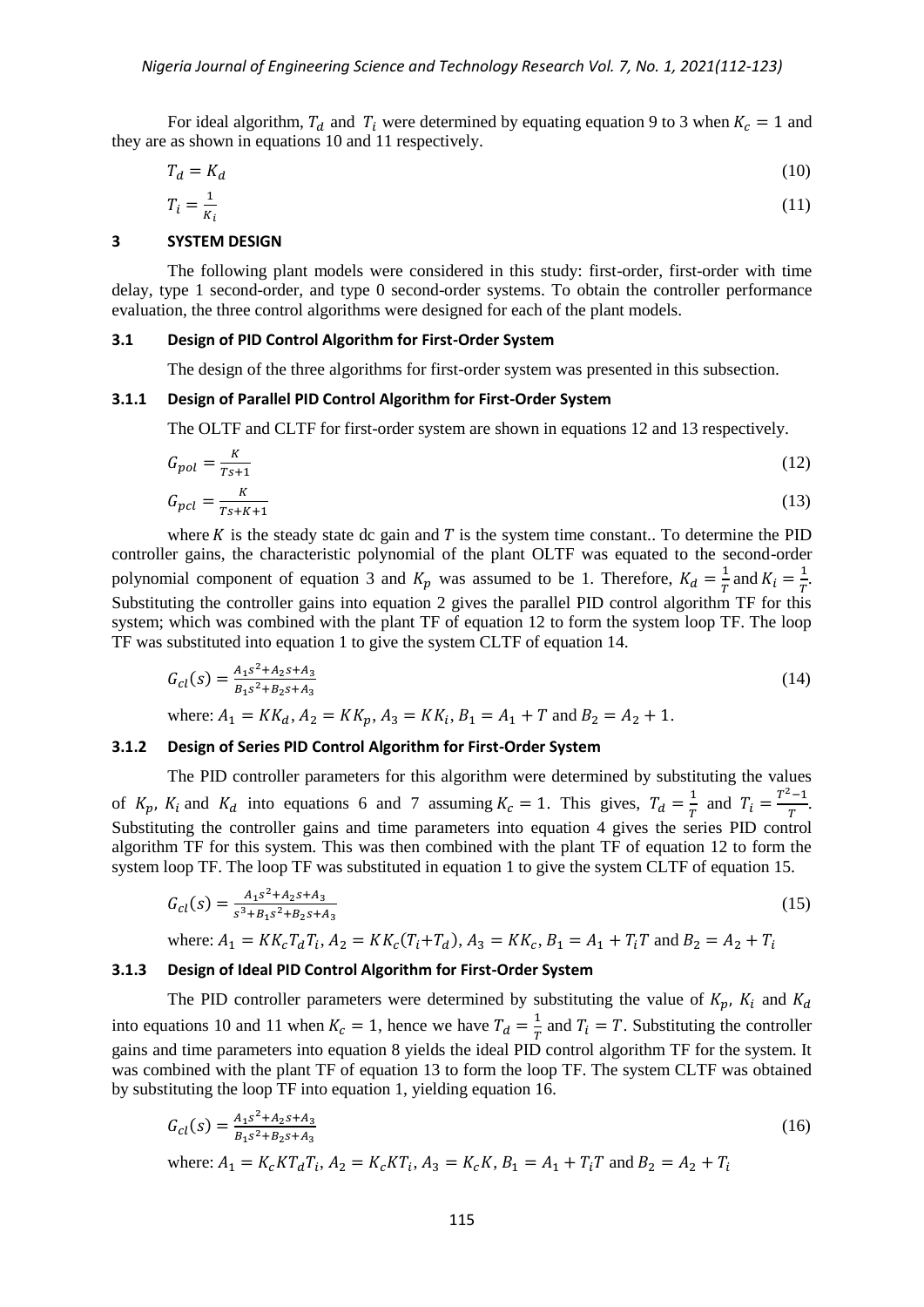#### **3.2 Design of PID Control Algorithm for First-Order System with Time Delay**

The design of the three algorithms for first-order system with time delay was presented in this subsection.

## **3.2.1 Design of Parallel PID Control Algorithm for First-Order System with Time Delay**

The TF for first-order system with time delay is as given in equation 17.

$$
G_p = \frac{\kappa}{\tau s + 1} e^{-Ls} \tag{17}
$$

where:  $K =$  steady-state DC gain,  $\tau =$  system time constant,  $L =$  time delay. To get rational TF, first-order pade approximation was used for the approximation of the time delay TF, and the resulting OLTF and CLTF for the system are as shown in equations 18 and 19 respectively.

$$
G_{pol} = \frac{a_1 s + a_2}{b_1 s^2 + b_2 s + 2}
$$
  
\n
$$
G_{pol} = \frac{\frac{a_1}{b_1} s + \frac{a_2}{b_1}}{s^2 + \frac{b_2}{b_1} s + \frac{a_2}{b_1}}
$$
 (18)

$$
G_{pcl} = \frac{a_1 s + a_2}{b_1 s^2 + (a_1 + b_2)s + a_2 + 2} \tag{19}
$$

Where:  $a_1 = -KL$ ,  $a_2 = 2K$ ,  $b_1 = TL$  and  $b_2 = 2T + L$ . To determine the PID controller gains, the characteristic polynomial of the plant TF of equation 18 was equated to the second-order polynomial of equation 3 and letting  $K_p = 1$ , Then,  $K_d = \frac{T}{2\pi}$  $\frac{TL}{2T+L}$  and  $K_i = \frac{2}{2T}$ .  $\frac{2}{2T+L}$ . Substituting these controller gains into equation 2 gives the parallel PID control algorithm TF for this system which was combined with the plant TF of equation 18 to form the system loop TF. The loop TF was substituted in equation 1 to give the system CLTF of equation 20.

$$
G_{cl}(s) = \frac{A_1 s^3 + A_2 s^2 + A_3 s + A_4}{B_1 s^3 + B_2 s^2 + B_3 s + A_4}
$$
\n<sup>(20)</sup>

where:  $A_1 = a_1 K_d$ ,  $A_2 = a_2 K_d + a_1 K_p$ ,  $A_3 = a_2 K_p + a_1 K_i$ ,  $A_4 = a_2 K_i$ ,  $B_1 = A_1 + b_1$ ,  $B_2 = A_2 + b_2$  and  $B_3 = A_3 + 2$ .

### **3.2.2 Design of Series PID Control Algorithm for First-Order System with Time Delay**

The PID controller parameters were determined by substituting the values of  $K_p$ ,  $K_i$  and  $K_d$ into equations 6 and 7, assuming  $K_c = 1$ , which yields

$$
T_d = \frac{TL}{2T + L} \text{ and } T_i = \frac{(2T + L)^2 - 2TL}{2(2T + L)}
$$

Substituting these controller gain and time parameters into equation 4 gives the series PID control algorithm TF for this system which was combined with the plant TF of equation 18 to form the system loop TF. The loop TF was substituted into equation 1 to give the system CLTF of equation 21.

$$
G_{cl}(s) = \frac{A_1 s^3 + A_2 s^2 + A_3 s + a_2}{B_1 s^3 + B_2 s^2 + B_3 s + a_2}
$$
\n<sup>(21)</sup>

where:  $A_1 = a_1 K_c T_d T_i$ ,  $A_2 = a_1 (T_i + T_d) + a_2 K_c T_d T_i$ ,  $A_3 = a_1 + a_2 (T_i + T_d)$ ,  $B_1 = A_1 + T_i b_1$ ,  $B_2 = A_2 + T_1 b_2$ ,  $B_3 = A_3 + 2T_1$ ,  $a_1 = -KL$ ,  $a_2 = 2K$ ,  $b_1 = TL$  and  $b_2 = 2T + L$ .

### **3.2.3 Design of Ideal PID Control Algorithm for First-Order System with Time Delay**

The PID controller parameters were determined by substituting the value of  $K_n$ ,  $K_i$  and  $K_d$  into equations 10 and 11 assuming  $K_c = 1$  which gives

$$
T_d = \frac{TL}{2T + L} \text{ and } T_i = \frac{2T + L}{2}
$$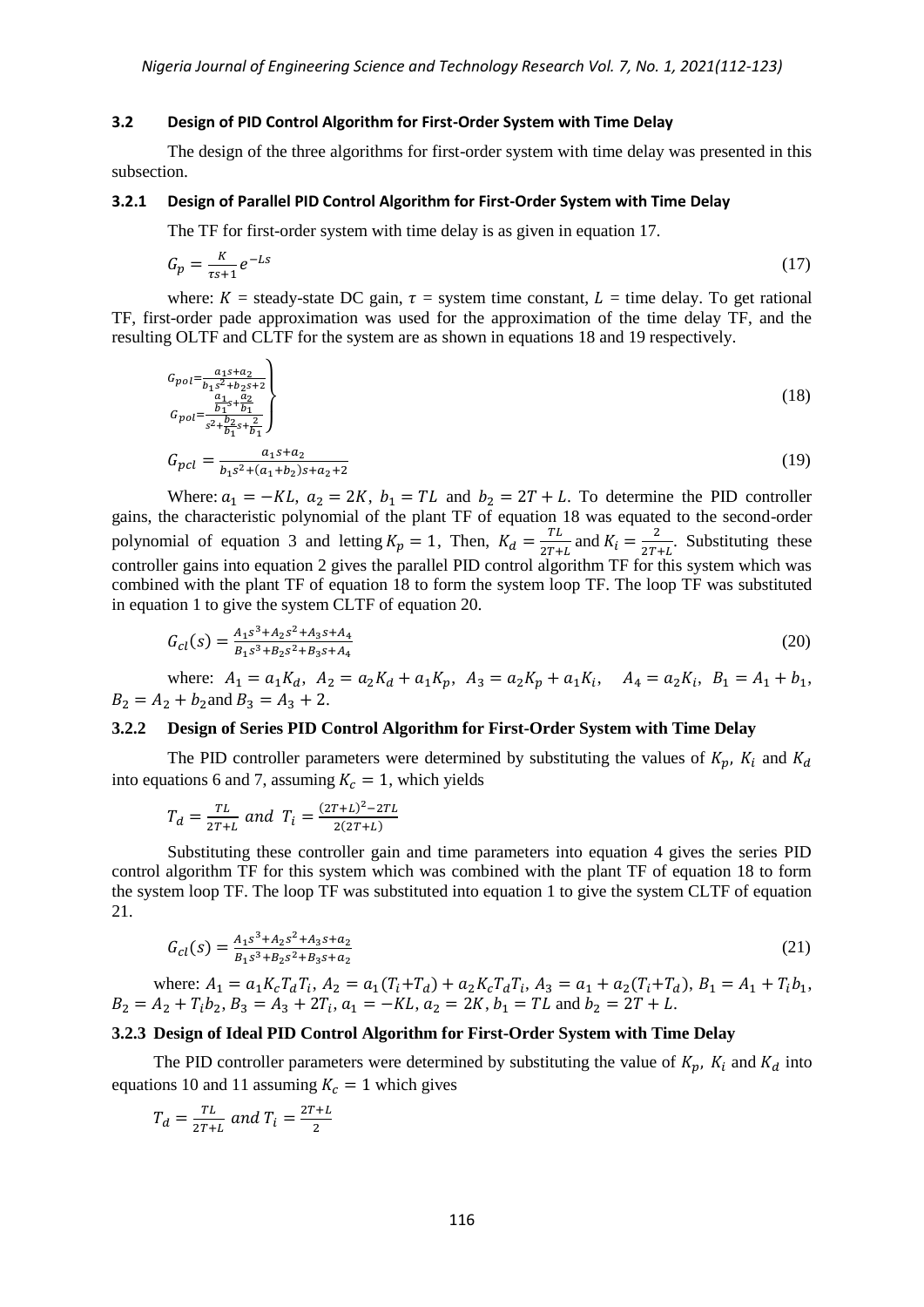Substituting these controller gain and time parameters into equation 8 gives the ideal PID control TF for this system which was combined with the plant TF of equation 18 to form the system loop TF. The loop TF was substituted into equation 1 to give the system CLTF of equation 22.

$$
G_{cl}(s) = \frac{A_1 s^3 + A_2 s^2 + A_3 s + A_4}{B_1 s^3 + B_2 s^2 + B_3 s + A_4}
$$
\n
$$
(22)
$$

where:  $A_1 = a_1 K_c T_d T_i$ ,  $A_2 = a_1 K_c T_i + a_2 K_c T_d T_i$ ,  $A_3 = a_1 K_c + a_2 K_c T_i$ ,  $A_4 = a_2 K_c$ ,  $A_1 + T_i b_1, B_2 = A_2 + T_i b_2, B_3 = A_3 + 2T_i, a_1 = -KL, a_2 = 2K, b_1 = TL,$ 

# **3.3 Design of PID Control Algorithm for Type1 Second-Order System**

The design of the three algorithms for type 1 second-order system was presented in this subsection.

#### **3.3.1 Design of Parallel PID Control Algorithm for Type1 Second-Order System**

The OLTF and CLTF for a type 1 second-order system are as shown in equations 23 and 24 respectively.

$$
G_{pol} = \frac{\omega_n^2}{s^2 + 2\xi \omega_n s} \tag{23}
$$

$$
G_{pcl} = \frac{\omega_n^2}{s^2 + 2\xi\omega_n s + \omega_n^2}
$$

where:  $\omega_n$  = system natural frequency and  $\xi$  = system damping ratio. To determine the PID controller gains for the system of equation 23, the second-order polynomial in equation 3 was equated to the characteristic polynomial of equation 23. If  $K_n = 1$ , then  $K_d = \frac{1}{2K}$  $\frac{1}{2\xi\omega_n}$  and  $K_i = 0$ . Substituting these controller gains into equation 2 gives the parallel PID control algorithm TF for this system which was combined with the plant TF of equation 23 to form the system loop TF. The loop TF was substituted into equation 1 to give the system CLTF of equation 25.

$$
G_{cl}(s) = \frac{A_1 s^2 + A_2 s + A_3}{s^3 + B_1 s^2 + A_2 s + A_3}
$$
\n(25)

where: 
$$
A_1 = a_1 K_d
$$
,  $A_2 = a_1 K_p$ ,  $A_3 = a_1 K_i$ ,  $B_1 = A_1 + b_1$ ,  $a_1 = \omega_n^2$  and  $b_1 = 2\xi \omega_n$ .

#### **3.3.2 Design of Series PID Control Algorithm for Type1 Second-Order System**

The PID controller parameters were determined by substituting the value of  $K_p$ ,  $K_i$  and  $K_d$  into equations 6 and 7 which gives

$$
K_p = 1, T_d = \frac{1}{2\xi\omega_n} \text{ and } T_i = \infty
$$

Substituting these controller gain and time parameters into equation 4 gives the series PID control algorithm TF for this system which was combined with the plant TF of equation 23 to form the system loop TF. The loop TF was substituted into equation 1 to give the system CLTF of equation 26.

$$
G_{cl}(s) = \frac{A_1 s^2 + A_2 s + A_3}{s^3 + B_1 s^2 + A_2 s + A_3}
$$
\n(26)

where: 
$$
A_1 = K_c a_1 T_d
$$
,  $A_2 = K_c a_1$ ,  $A_3 = 0$ ,  $B_1 = A_1 + b_1$ ,  $a_1 = \omega_n^2$  and  $b_1 = 2\xi \omega_n$ .

#### **3.3.3 Design of Ideal PID Control Algorithm for Type1 Second-Order System**

The PID controller parameters were determined by substituting the value of  $K_p$ ,  $K_i$  and  $K_d$  into equations 10 and 11 assuming  $K_c = 1$  which yielded;

$$
T_d = \frac{1}{2\xi\omega_n}
$$
 and  $T_i = \infty$ 

Substituting these controller gain and time parameters into equation 8 gives the ideal PID control algorithm TF for this system which was combined with the plant TF of equation 23 to form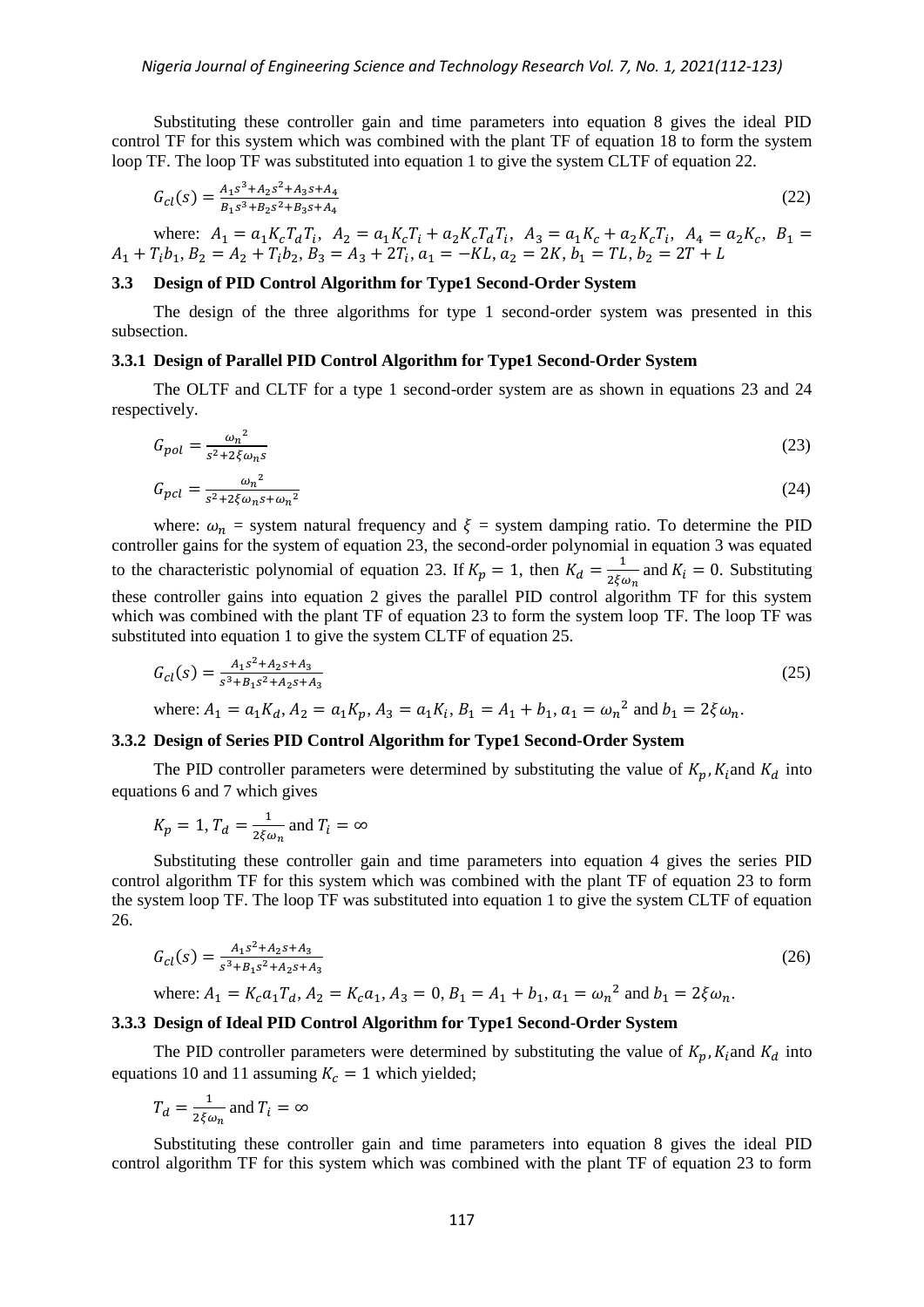the system loop TF. The loop TF was substituted into equation 1 to give the system CLTF of equation 27.

$$
G_{cl}(s) = \frac{A_1 s^2 + A_2 s + A_3}{s^3 + B_1 s^2 + A_2 s + A_3}
$$
\n<sup>(27)</sup>

Where:  $A_1 = K_c a_1 T_d$ ,  $A_2 = K_c a_1$ ,  $A_3 = 0$ ,  $B_1 = A_1 + b_1$ ,  $a_1 = \omega_n^2$  and  $b_1 = 2\xi \omega_n$ .

#### **3.4 Design of PID Control Algorithm for Type 0 Second-Order System**

The design of the three algorithms for type 0 second-order system was presented in this subsection.

#### **3.4.1 Design of Parallel PID Control Algorithm for Type 0 Second-Order System**

The OLTF and CLTF for type 0 second-order system are as shown in equations 28 and 29 respectively.

$$
G_{pol} = \frac{\omega_n^2}{s^2 + 2\xi\omega_n s + \omega_n^2} \tag{28}
$$

$$
G_{pcl} = \frac{\omega_n^2}{s^2 + 2\xi\omega_n s + 2\omega_n^2}
$$
 (29)

To determine the PID controller gains for the system of equation 28, we proceed by equating the second-order component of equation 3 to the characteristic polynomial of equation 28 and if  $K_p$ =1, then  $K_d = \frac{1}{25}$  $\frac{1}{2\xi\omega_n}$  and  $K_i = \frac{\omega}{2}$  $\frac{\omega_n}{2\xi}$ . Substituting these controller gains into equation 2 gives the parallel PID control algorithm TF for this system which was combined with the plant TF of equation 28 to form the system loop TF. The loop TF was substituted in equation 1 to give the system CLTF of equation 30.

$$
G_{cl}(s) = \frac{A_1 s^2 + A_2 s + A_3}{s^3 + B_1 s^2 + B_2 s + A_3}
$$
\n(30)

where:  $A_1 = a_1 K_d$ ,  $A_2 = a_1 K_p$ ,  $A_3 = a_1 K_i$ ,  $B_1 = A_1 + b_1$ ,  $B_2 = A_2 + a_1$ ,  $a_1 = \omega_n^2$  and  $b_1 = 2\xi \omega_n$ 

### **3.4.2 Design of Series PID Control Algorithm for Type 0 Second-Order System**

The PID controller parameters were determined by substituting the value of  $K_p$ ,  $K_i$  and  $K_d$  into equations 6 and 7 which gives

$$
K_p = 1, T_d = \frac{1}{2\xi\omega_n}
$$
 and  $T_i = \frac{4\xi^2 - 1}{2\xi\omega_n}$ 

Substituting these controller gain and time parameters into equation 4 gives the series PID control algorithm TF for this system which was combined with the plant TF in equation 28 to form the system loop TF. The loop TF was substituted into equation 1 to give the system CLTF of equation 31.

$$
G_{cl}(s) = \frac{A_1 s^2 + A_2 s + A_3}{T_i s^3 + B_1 s^2 + B_2 s + A_3}
$$
\n(31)

Where:  $A_1 = a_1 K_c T_d T_i$ ,  $A_2 = a_1 K_c (T_i + T_d)$ ,  $A_3 = a_1 K_c$ ,  $B_1 = A_1 + b_1 T_i$ ,  $B_2 = A_2 + a_1 T_i$ ,  $a_1 = \omega_n^2$  and

# **3.4.3 Design of Ideal PID Control Algorithm for Type 0 Second-Order System**

The PID controller parameters were determined by substituting the value of  $K_p$ ,  $K_i$  and  $K_d$  into equations 10 and 11 assuming  $K_c = 1$  which yielded  $T_d = \frac{1}{2K}$  $\frac{1}{2\xi\omega_n}$  and  $T_i = \frac{2}{\omega}$  $\omega$ 

Substituting these controller gain and time parameters into equation 8 gives the ideal PID control algorithm TF for the system which was combined with the plant TF of equation 28 to form the system loop TF which was substituted into equation 1 to give the system CLTF of equation 32.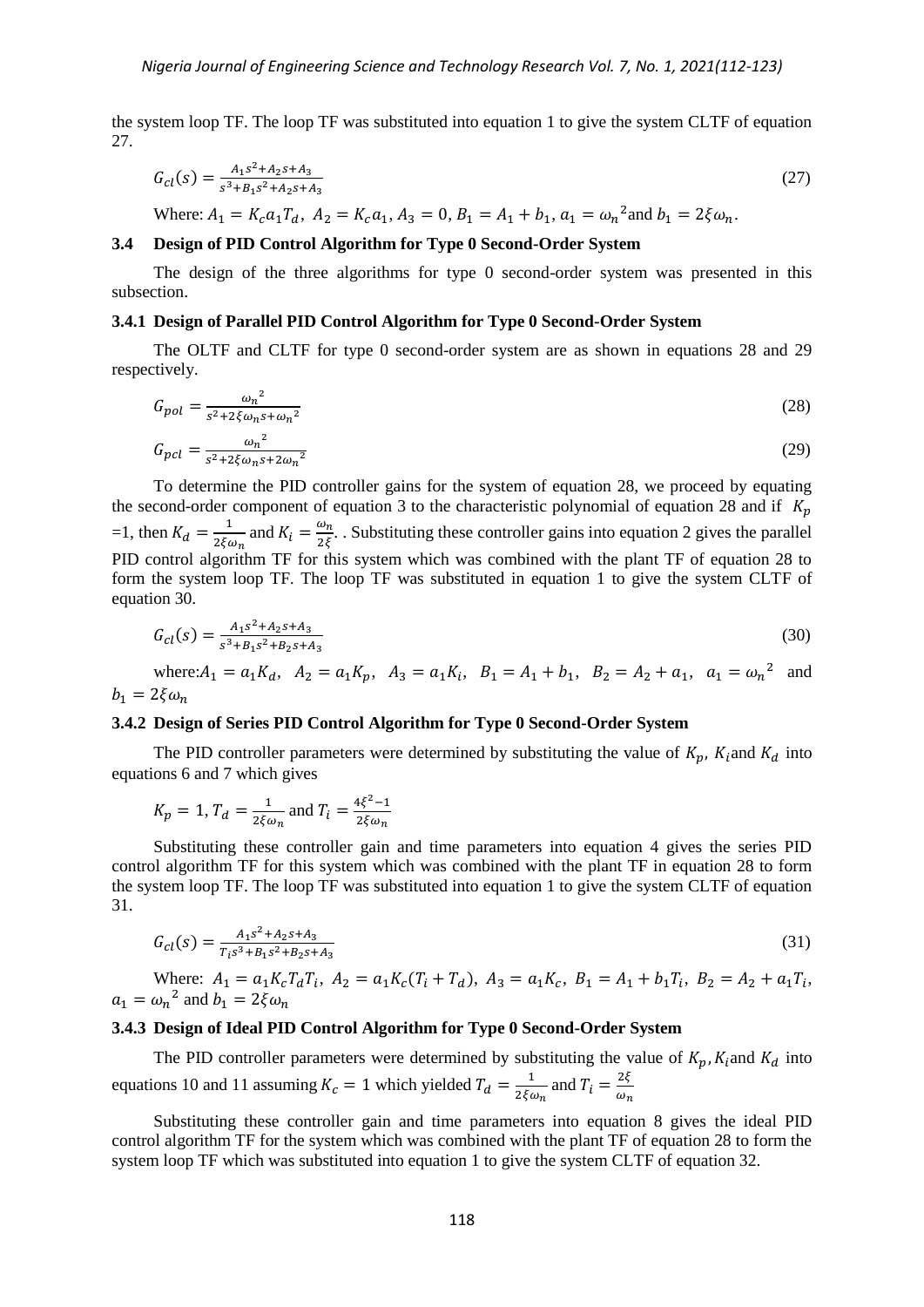$$
G_{cl}(s) = \frac{A_1 s^2 + A_2 s + A_3}{T_i s^3 + B_1 s^2 + B_2 s + A_3}
$$
\n(32)

where:  $A_1 = a_1 K_c T_d T_i$ ,  $A_2 = a_1 K_c T_i$ ,  $A_3 = a_1 K_c$ ,  $B_1 = A_1 + b_1 T_i$ ,  $B_2 = A_2 + a_1 T_i$ ,  $a_1 = \omega_n^2$ and  $b_1 = 2\xi \omega_n$ 

# **4 SYSTEM SIMULATION**

The system closed-loop (CL) step response was plotted for the uncontrolled system and the controlled systems under each of the three PID control algorithms. The simulations were carried out using hypothetical first-order, first-order with time delay, type-1 second-order, and type-0 secondorder system models with the following values:

First-order:  $K = 2$  and  $T = 5$  seconds

First-order with dead time:  $K = 2$ ;  $L = 1.5$  seconds and  $T = 5$  seconds

Type-1 second-order:  $\omega_n = 12$  rad/sec and  $\xi = 0.7$ 

Type-0 second-order systems:  $\omega_n = 12$  rad/sec and  $\xi = 0.7$ 

The step responses shown in Figure 2 are for the uncontrolled; parallel, series and ideal PID controlled first-order systems obtained using equations 13, 14, 15 and 16 respectively. The system TFs for the first-order system with dead time shown in equations 19 to 22 are approximate as they are based on approximations of the system time delay TF. To have an exact representation of the system CL response for uncontrolled and controlled systems, the plant TF of equation 17 and the modelled PID control algorithms (parallel, series, and ideal) were created in Matlab, and feedback was used to compute the CL response from input to output. The CL step responses were then plotted for the uncontrolled; parallel, series, and ideal PID controlled systems as shown in Figure 3. For type 1 second-order system, the step response of Figure 4 was obtained by plotting the step responses of the TF using equations 24 to 27. The step response for uncontrolled; parallel, series, and ideal PID algorithm controlled for type 0 second-order system were plotted using the system TFs of equations 29 to 32 respectively and is as shown in Figure 5.



Figure 2. Step responses for uncontrolled and PID controlled first-order systems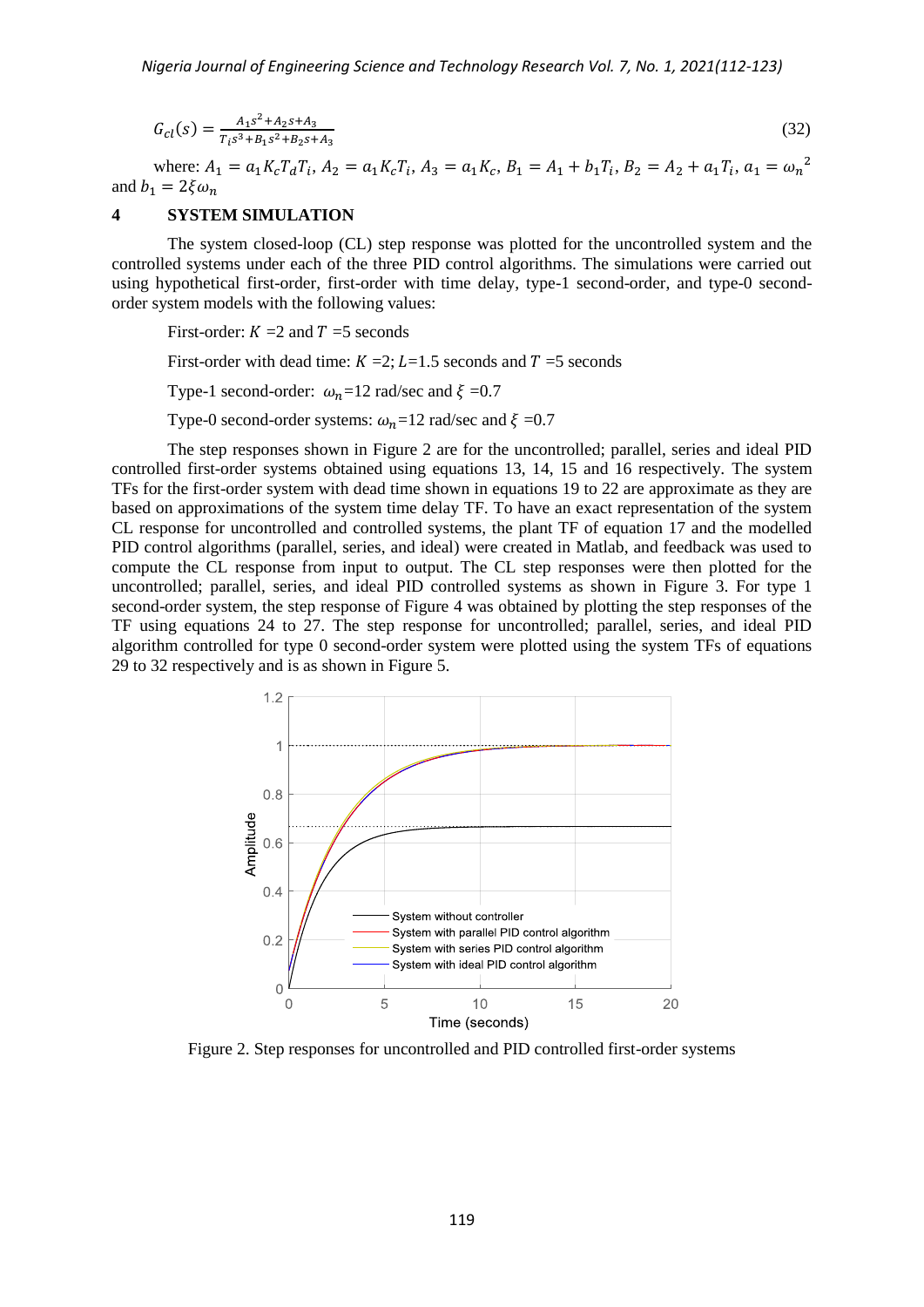

Figure 3. Step responses for uncontrolled and PID controlled first-order systems with delay



Figure 4. Step responses for uncontrolled and PID controlled type 1 second-order systems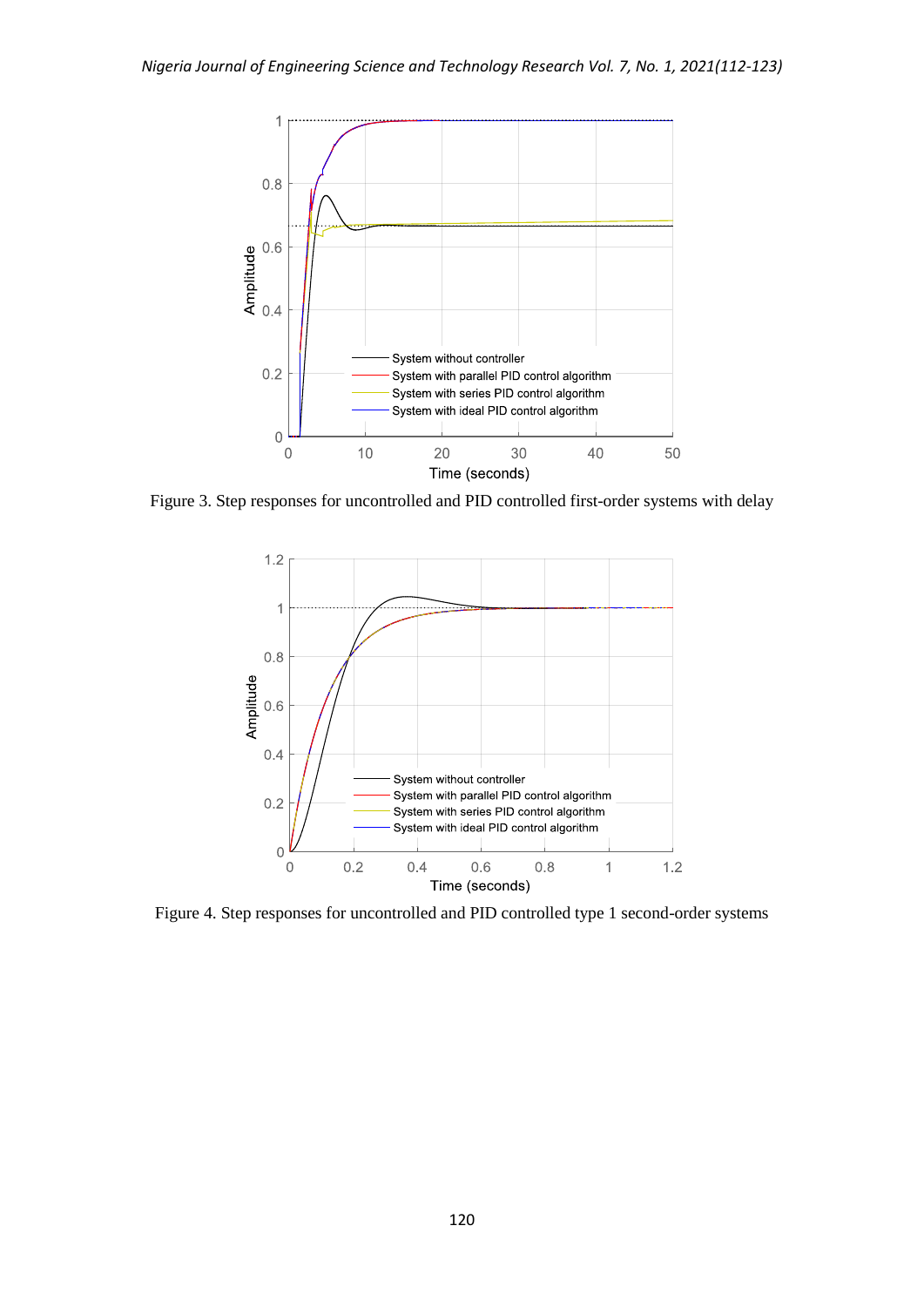

Figure 5. Step responses for uncontrolled and PID controlled type 0 second-order systems

# **5 RESULTS AND DISCUSSION**

The time-domain performance parameters extracted from Figures 2 to 5 are shown in Tables 1 to 4 respectively.

| Table 1. Closed-loop time-domain performance parameters for first-order system |  |  |
|--------------------------------------------------------------------------------|--|--|
|--------------------------------------------------------------------------------|--|--|

| Time-domain performance parameters         | $T_r$ (sec) | $T_n$ (sec) | PO(%) | $T_s$ (sec) | $E_{ss}$ |
|--------------------------------------------|-------------|-------------|-------|-------------|----------|
| System without controller                  | N/A         | N/A         | NaN   | N/A         | N/A      |
| System with parallel PID control algorithm | 5.94        | 15.4        |       | 10.1        |          |
| System with series PID control algorithm   | 5 7 1       | 14.8        |       | 9 74        |          |
| System with ideal PID control algorithm    | 5.94        | 154         |       | 10.1        |          |

From Figure 2 the response of the uncontrolled first-order system did not track the reference input as the maximum value attained by this system was 0.667. Therefore, no parameter can be associated with this condition in Table 1. It can be observed from Figure 3 that the response of the controlled systems to step input under any of the PID control algorithms did not start from zero. Rather it started from positive point on the y-axis with an offset of 0.0741 due to the presence of positive zeros whose values are less than that of the poles in the system closed TF. Considering the value of the performance parameters in Table 1, first-order system has the best performance when the series PID control algorithm was used. The performances under parallel and ideal algorithms are the same and next to the best. Therefore, the appropriate PID control algorithm selected for this system was series PID control algorithm.

Table 2. Closed-loop performance parameters for first-order system with time delay

| Time-domain performance parameters         | $T_r$ (sec) | $T_n$ (sec) PO (%) $T_s$ (sec) |     |      | $E_{ss}$ |
|--------------------------------------------|-------------|--------------------------------|-----|------|----------|
| System without controller                  | N/A         | N/A                            | NaN | N/A  | N/A      |
| System with parallel PID control algorithm | 4.09        | 14                             |     | 9.06 |          |
| System with series PID control algorithm   | 1210        | 6000                           |     | 2840 |          |
| System with ideal PID control algorithm    | 4.09        | 14                             |     | 9.06 |          |

As shown in Figure 3, the response of the uncontrolled system to unit step input did not track the reference input as the peak value attained by this system was 0.762 at 4.9 s and settled to within  $+2\%$  of 0.667 at 7.1 s. Therefore, this system had no direct relationship with the time domain performance parameters since it did not track the reference input. The same results (best performance) were obtained when the system was under the control of either parallel or ideal PID control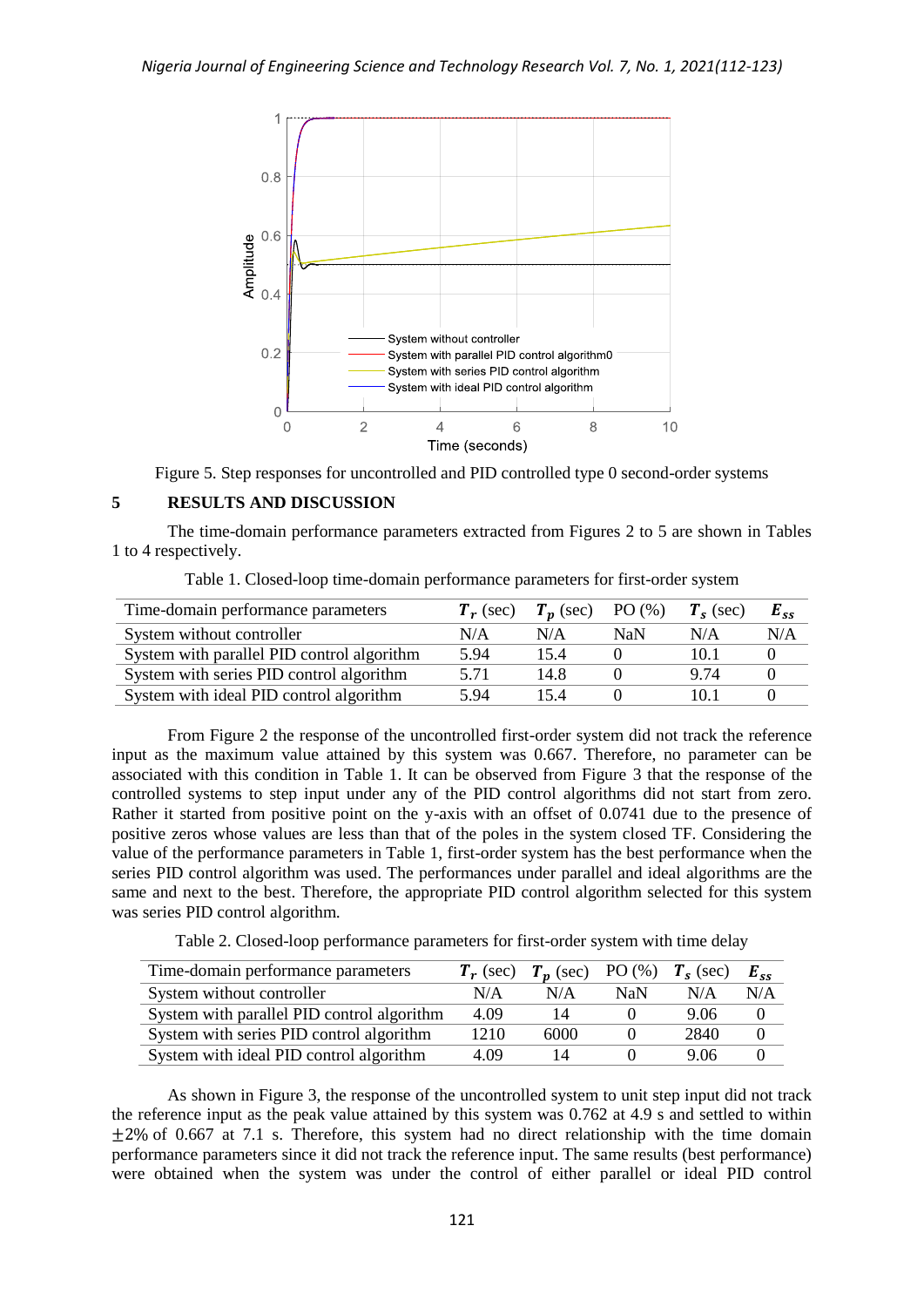algorithms, as can be seen in Table 2. However, the system gave the worst performance when the series PID control algorithm was used. From this analysis, the appropriate algorithm for this system can therefore be selected from either parallel or ideal.

| Time-domain performance parameters         | $T_r$ (sec) | $T_n$ (sec) PO $(\%)$ |     | $T_s$ (sec) | $E_{ss}$ |
|--------------------------------------------|-------------|-----------------------|-----|-------------|----------|
| System without controller                  | 0.177       | 0.367                 | 4.6 | 0.498       |          |
| System with parallel PID control algorithm | 0.257       | 0.889                 |     | 0.458       |          |
| System with series PID control algorithm   | 0.257       | 0.889                 |     | 0.458       |          |
| System with ideal PID control algorithm    | 0.257       | 0.889                 |     | 0.458       |          |

Table 3. Closed-loop time-domain performance parameters for type 1 second-order system

The system unit step response of Figure 4 and the time domain performance parameters of Table 3 show that the uncontrolled system has the best performance with respect to rise time and time to peak overshoot but has the worst percentage overshoot and settling time values. The system performance was the same when the system was under the control of parallel, series, or ideal algorithm and outperforms the uncontrolled system in the area of percentage overshoot and settling time. Therefore, any of the control algorithms can be used for this system.

| Time-domain performance parameters         | $T_r$ (sec) | $T_n$ (sec) PO (%) |     | $T_s$ (sec) | $E_{cc}$ |
|--------------------------------------------|-------------|--------------------|-----|-------------|----------|
| System without controller                  | N/A         | N/A                | NaN | N/A         | N/A      |
| System with parallel PID control algorithm | 0.256       | 1.2                |     | 0.456       | $\Omega$ |
| System with series PID control algorithm   | 51.9        | 180                |     | 104         |          |
| System with ideal PID control algorithm    | 0.256       |                    |     | 0.456       |          |

Table 4. Closed-loop performance parameters for type 0 second order system

As shown in Figure 5, the system unit step response showed that the response of the uncontrolled system did not track the reference input as the maximum attainable value for this system was 0.584 at 0.214s and it settled to within  $\pm 2\%$  of 0.5 at 0.479s. These are not relevant to the timedomain performance parameters since the system does not track the reference input. It is glaring from Tab. 4 that the system with either parallel or ideal algorithm has the same and the best performance while the system with series algorithm has the worst performance. Based on this either parallel or ideal algorithm can be selected for this system.

# **6 CONCLUSION**

The three PID control algorithms were modelled and designed for each of the plants considered. The controller gains were solely determined by the parameters of the plant OLTF. The selection of the appropriate algorithm was based on the values of the time domain parameters obtained from the system CL unit step responses. The study revealed that the appropriate algorithm for the considered first order with time delay and type 0 second-order systems were parallel/ideal; first-order was series, while type 1 second-order could be any of the three algorithms. It is recommended that the control algorithm parameters should be tuned after selection to improve the system performance.

# **REFERENCES**

- 1. Salem, F.A. (2013). New efficient model-based PID design method. *European Scientific Journal, ESJ,* vol. 9, no. 15, pp. 181-199.
- 2. Luyben, W.L. (2001). Effect of derivative algorithm and tuning selection on the PID control of dead-time processes. *Industrial & engineering chemistry research,* vol. 40, no. 16, pp. 3605-3611.
- 3. Pelc, M. (2011). Self-tuning run-time reconfigurable PID controller. *Archives of Control Sciences,* vol. 21, no. 2, pp. 189-205.
- 4. Åström, K.J. and Hägglund, T. (2001). The future of PID control. *Control engineering practice,* vol. 9, no. 11, pp. 1163-1175.